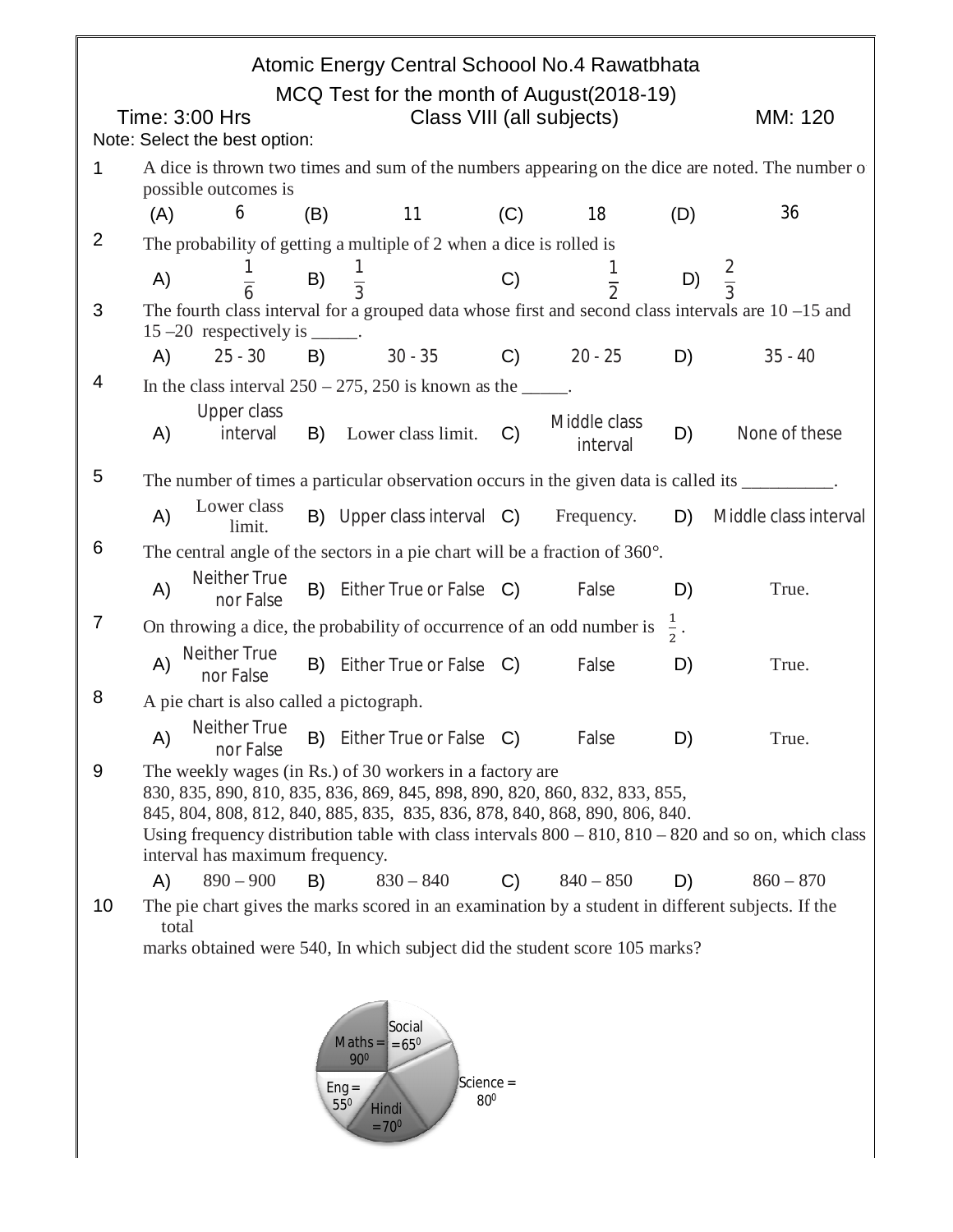|    | A)                                                                         | Hindi                                   | B) | Social                                                                                   | C)             | Science or<br>English | D)             | Maths                                                                                       |  |  |
|----|----------------------------------------------------------------------------|-----------------------------------------|----|------------------------------------------------------------------------------------------|----------------|-----------------------|----------------|---------------------------------------------------------------------------------------------|--|--|
| 11 |                                                                            |                                         |    | Which of the following is the square of an odd number?                                   |                |                       |                |                                                                                             |  |  |
|    | A)                                                                         | 256                                     | B) | 361                                                                                      | C)             | 144                   | D)             | 400                                                                                         |  |  |
| 12 |                                                                            |                                         |    | Which of the following will have 1 at its units place?                                   |                |                       |                |                                                                                             |  |  |
|    | A)                                                                         | 17 <sup>2</sup>                         | B) | 18 <sup>2</sup>                                                                          | $\mathcal{C}$  | $19^2$                | D)             | 16 <sup>2</sup>                                                                             |  |  |
| 13 | How many natural numbers lie between 18 <sup>2</sup> and 19 <sup>2</sup> ? |                                         |    |                                                                                          |                |                       |                |                                                                                             |  |  |
|    | A)                                                                         | 30                                      | B) | 37                                                                                       | C)             | 35                    | D)             | 36                                                                                          |  |  |
| 14 |                                                                            |                                         |    |                                                                                          |                |                       | $\overline{?}$ |                                                                                             |  |  |
|    | A)                                                                         | 264                                     | B) | 256                                                                                      | C)             | 324                   | D)             | 289                                                                                         |  |  |
| 15 |                                                                            |                                         |    | How many natural numbers lie between $23^2$ and $47^2$ ?                                 |                |                       |                |                                                                                             |  |  |
|    | A)                                                                         | 1230                                    | B) | 1237                                                                                     | C)             | 1680                  | D)             | 1679                                                                                        |  |  |
| 16 |                                                                            |                                         |    | Which of the following is not a perfect square?                                          |                |                       |                |                                                                                             |  |  |
|    | A) 361                                                                     |                                         | B) | 1156                                                                                     | C)             | 1128                  | D)             | 1681                                                                                        |  |  |
| 17 |                                                                            |                                         |    | A perfect square can never have the following digit at ones place.                       |                |                       |                |                                                                                             |  |  |
|    | A)                                                                         | $\mathbf{1}$                            | B) | 6                                                                                        | $\mathcal{C}$  | 5                     | D)             | 3                                                                                           |  |  |
| 18 |                                                                            | The value of $\sqrt{176 + \sqrt{2401}}$ |    | is                                                                                       |                |                       |                |                                                                                             |  |  |
|    | A)                                                                         | 14                                      | B) | 15                                                                                       | $\mathcal{C}$  | 16                    | D)             | 17                                                                                          |  |  |
| 19 |                                                                            |                                         |    | Given that $\sqrt{5625}$ = 75, the value of $\sqrt{0.5625}$ + $\sqrt{56.25}$ is:         |                |                       |                |                                                                                             |  |  |
|    | A) 82.5                                                                    |                                         | B) | 0.75                                                                                     | C)             | 8.25                  | D)             | 75.05                                                                                       |  |  |
| 20 | There are ____ perfect squares between 1 and 50.                           |                                         |    |                                                                                          |                |                       |                |                                                                                             |  |  |
|    | A)                                                                         | 6                                       | B) | 5                                                                                        | C)             | $\overline{7}$        | D)             | 4                                                                                           |  |  |
| 21 |                                                                            | The cube of 100 will have _______       |    | zeroes.                                                                                  |                |                       |                |                                                                                             |  |  |
|    | A)                                                                         | 5                                       | B) | 6                                                                                        | C)             | 4                     | D)             | $\overline{7}$                                                                              |  |  |
| 22 |                                                                            | The square of $6.1$ is $\_\_\_\_\_\$ .  |    |                                                                                          |                |                       |                |                                                                                             |  |  |
|    | (A)                                                                        | 37.21                                   |    | B) 37.1 C)                                                                               |                | 36.01                 | D)             | 36.10                                                                                       |  |  |
| 23 | $\gamma$                                                                   |                                         |    | $\sqrt{1+3+5+7+9+11+13+15+17+19+21+23+25+27+29+31+33}$ =                                 |                |                       |                |                                                                                             |  |  |
|    | A)                                                                         | 8                                       | B) | 17                                                                                       | C)             | $\overline{6}$        | D)             | 2                                                                                           |  |  |
| 24 |                                                                            |                                         |    | The positive square root of a number $x$ is denoted by _______.                          |                |                       |                |                                                                                             |  |  |
|    |                                                                            |                                         |    |                                                                                          |                |                       |                |                                                                                             |  |  |
|    | A)                                                                         | $x^2$                                   |    | B) $\sqrt{x}$ C) $\sqrt{x^2}$                                                            |                |                       | D)             | X                                                                                           |  |  |
| 25 |                                                                            |                                         |    | The least number to be multiplied with 20 to make it a perfect square is $\frac{ }{ }$ . |                |                       |                |                                                                                             |  |  |
|    | A)                                                                         | 5                                       | B) | 20                                                                                       | C)             | 10                    | D)             | 03                                                                                          |  |  |
| 26 |                                                                            |                                         |    | The value of $\sqrt{9995}$ correct to one place of decimal is _________.                 |                |                       |                |                                                                                             |  |  |
|    | A)                                                                         | 99.95                                   | B) | 100.0                                                                                    | C)             | 99.9                  | D)             | 101.1                                                                                       |  |  |
| 27 |                                                                            |                                         |    |                                                                                          |                |                       |                | The least number that should be added to 9989 so that it becomes a perfect square is _____. |  |  |
|    |                                                                            |                                         |    |                                                                                          | $\overline{2}$ |                       |                |                                                                                             |  |  |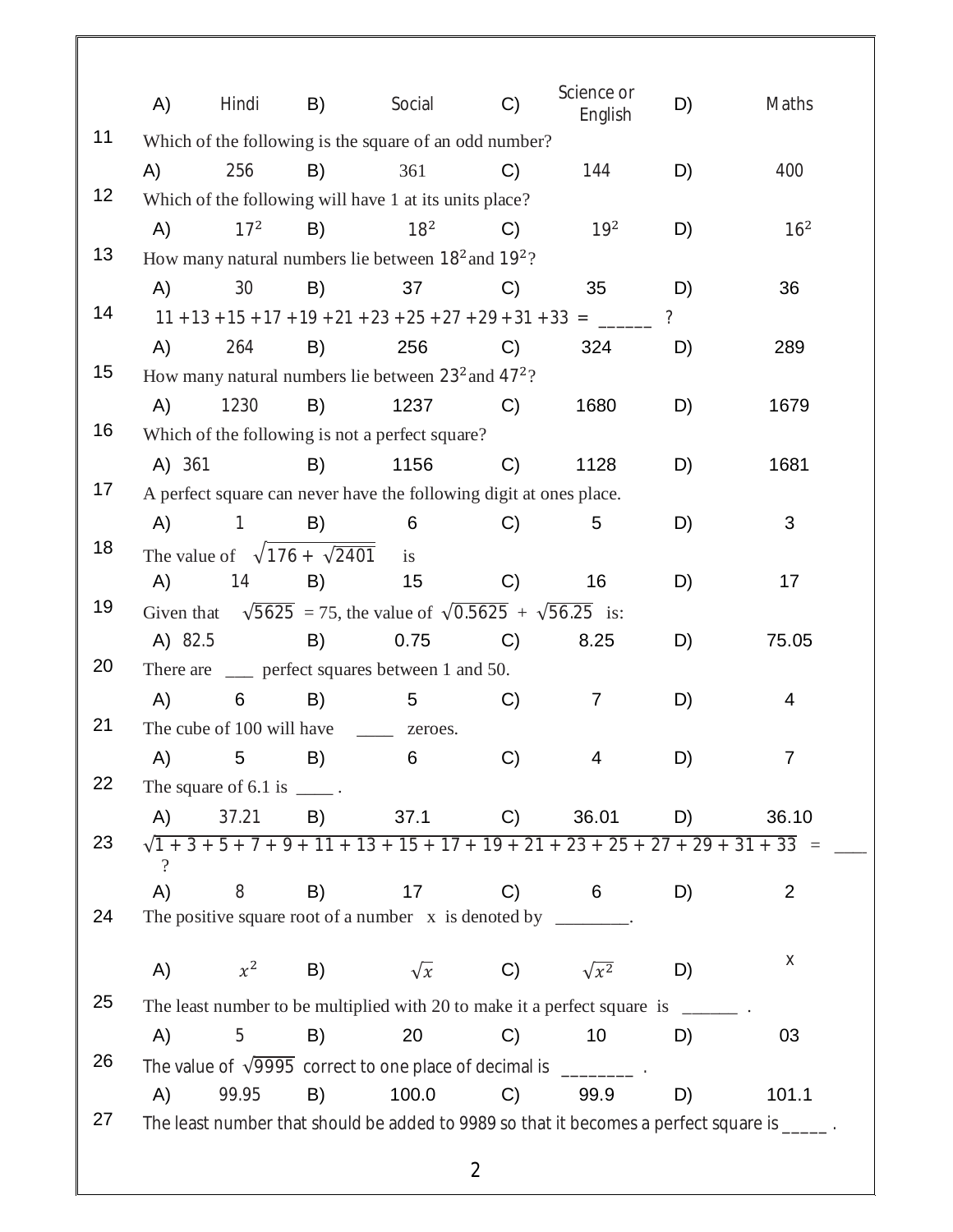|    | A)                                                                                     | 212                                   | B) | 25                                                                                                                                                                                                                                                                                                                                                                            | C)            | 11                          | D) | 385                                                                                       |  |  |  |
|----|----------------------------------------------------------------------------------------|---------------------------------------|----|-------------------------------------------------------------------------------------------------------------------------------------------------------------------------------------------------------------------------------------------------------------------------------------------------------------------------------------------------------------------------------|---------------|-----------------------------|----|-------------------------------------------------------------------------------------------|--|--|--|
| 28 |                                                                                        |                                       |    | The smallest number of four digit which is a perfect square is ______                                                                                                                                                                                                                                                                                                         |               |                             |    |                                                                                           |  |  |  |
|    | A)                                                                                     | 1004                                  | B) | 9999                                                                                                                                                                                                                                                                                                                                                                          | C)            | 1000                        | D) | 1024                                                                                      |  |  |  |
| 29 |                                                                                        |                                       |    | The smallest number that is divisible by 12, 16 and 20 is $\frac{1}{\sqrt{1-\frac{1}{\sqrt{1-\frac{1}{\sqrt{1-\frac{1}{\sqrt{1-\frac{1}{\sqrt{1-\frac{1}{\sqrt{1-\frac{1}{\sqrt{1-\frac{1}{\sqrt{1-\frac{1}{\sqrt{1-\frac{1}{\sqrt{1-\frac{1}{\sqrt{1-\frac{1}{\sqrt{1-\frac{1}{\sqrt{1-\frac{1}{\sqrt{1-\frac{1}{\sqrt{1-\frac{1}{\sqrt{1-\frac{1}{\sqrt{1-\frac{1}{\sqrt{1$ |               |                             |    |                                                                                           |  |  |  |
|    |                                                                                        | A) 3600                               | B) | 2401                                                                                                                                                                                                                                                                                                                                                                          | C)            | infinitely                  | D) | no solution.                                                                              |  |  |  |
| 30 |                                                                                        |                                       |    | The least number that should be subtracted from 9989 so that it becomes a perfect square is                                                                                                                                                                                                                                                                                   |               |                             |    |                                                                                           |  |  |  |
|    | A)                                                                                     | 104                                   | B) | 188                                                                                                                                                                                                                                                                                                                                                                           | C)            | 100                         | D) | 1024                                                                                      |  |  |  |
| 31 |                                                                                        |                                       |    | Which of the following is a cause of deforestation?                                                                                                                                                                                                                                                                                                                           |               |                             |    |                                                                                           |  |  |  |
|    | A)                                                                                     |                                       |    | Forest fires B) Severe droughts                                                                                                                                                                                                                                                                                                                                               |               | C) Overgrazing              | D) | All of these                                                                              |  |  |  |
| 32 |                                                                                        |                                       |    | Which of the following is not a Consequence of deforestation?                                                                                                                                                                                                                                                                                                                 |               |                             |    |                                                                                           |  |  |  |
|    | A)                                                                                     | Global<br>warming                     | B) | Reduced rainfall                                                                                                                                                                                                                                                                                                                                                              | C)            | Ozone<br>depletion          | D) | <b>Desertification</b>                                                                    |  |  |  |
| 33 |                                                                                        |                                       |    | Biosphere is formed by the interaction of                                                                                                                                                                                                                                                                                                                                     |               |                             |    |                                                                                           |  |  |  |
|    | A)                                                                                     | Lithosphere<br>&<br>hydrospher        | B) | Hydrosphere &<br>Atmosphere                                                                                                                                                                                                                                                                                                                                                   | $C$ )         | Atmosphere<br>& Lithosphere | D) | Lithosphere,<br>Hydrosphere &<br>Atmosphere                                               |  |  |  |
| 34 | e<br>The plants & animals found in pachmarhi biosphere reserve are similar to those of |                                       |    |                                                                                                                                                                                                                                                                                                                                                                               |               |                             |    |                                                                                           |  |  |  |
|    | A)                                                                                     | Himalayan                             | B) | Lower western                                                                                                                                                                                                                                                                                                                                                                 | $C$ )         | Both $(A)$ &                | D) | None of these                                                                             |  |  |  |
|    |                                                                                        | Peaks                                 |    | ghats                                                                                                                                                                                                                                                                                                                                                                         |               | (B)                         |    |                                                                                           |  |  |  |
| 35 |                                                                                        |                                       |    | Areas where animals are protected from any disturbance to them & their habitat are                                                                                                                                                                                                                                                                                            |               |                             |    |                                                                                           |  |  |  |
|    | A)                                                                                     | <b>Sancturies</b>                     | B) | <b>National Parks</b>                                                                                                                                                                                                                                                                                                                                                         | C)            | <b>Biosphere</b><br>Reserve | D) | None of these                                                                             |  |  |  |
| 36 |                                                                                        |                                       |    | Which of the following is not an example of flora of pachmarhi biosphere reserve                                                                                                                                                                                                                                                                                              |               |                             |    |                                                                                           |  |  |  |
|    | A)                                                                                     | Sal                                   | B) | Teak                                                                                                                                                                                                                                                                                                                                                                          | $\mathcal{C}$ | Mango                       | D) | Banyan                                                                                    |  |  |  |
| 37 |                                                                                        |                                       |    | A group of organisms which are capable of interbreeding is called                                                                                                                                                                                                                                                                                                             |               |                             |    |                                                                                           |  |  |  |
|    | A)                                                                                     | Population                            |    | B) Family                                                                                                                                                                                                                                                                                                                                                                     | C)            | <b>Species</b>              | D) | Genera                                                                                    |  |  |  |
| 38 |                                                                                        |                                       |    | The book which contain the record of all endangered species is                                                                                                                                                                                                                                                                                                                |               |                             |    |                                                                                           |  |  |  |
|    | A)                                                                                     | Red data<br>book                      |    | B) Yellow book                                                                                                                                                                                                                                                                                                                                                                |               | C) Pink dairy               | D) | None of these                                                                             |  |  |  |
| 39 |                                                                                        | Migratory birds migrate to            |    |                                                                                                                                                                                                                                                                                                                                                                               |               |                             |    |                                                                                           |  |  |  |
|    | A)                                                                                     | Escape off<br>climatic<br>extremeties |    | B) Lay eggs                                                                                                                                                                                                                                                                                                                                                                   | C)            | Search food                 | D) | All of these                                                                              |  |  |  |
| 40 |                                                                                        |                                       |    | Restocking of the destroyed forests by planting new trees is known as                                                                                                                                                                                                                                                                                                         |               |                             |    |                                                                                           |  |  |  |
|    | A)                                                                                     | Afforestatio                          |    | B) Deforestation                                                                                                                                                                                                                                                                                                                                                              |               | C) Reforestation D)         |    | <b>Desertification</b>                                                                    |  |  |  |
| 41 |                                                                                        | n<br>of life was                      |    |                                                                                                                                                                                                                                                                                                                                                                               |               |                             |    | The Scientist who noticed partitioned boxes in the Cork slice & discovered the basic unit |  |  |  |
|    | A)                                                                                     | Robert<br><b>Brown</b>                | B) | Purkinje                                                                                                                                                                                                                                                                                                                                                                      | C)            | Dujardin                    | D) | <b>Robert Hooke</b>                                                                       |  |  |  |
| 42 |                                                                                        |                                       |    | Which of the following is not unicellular?                                                                                                                                                                                                                                                                                                                                    |               |                             |    |                                                                                           |  |  |  |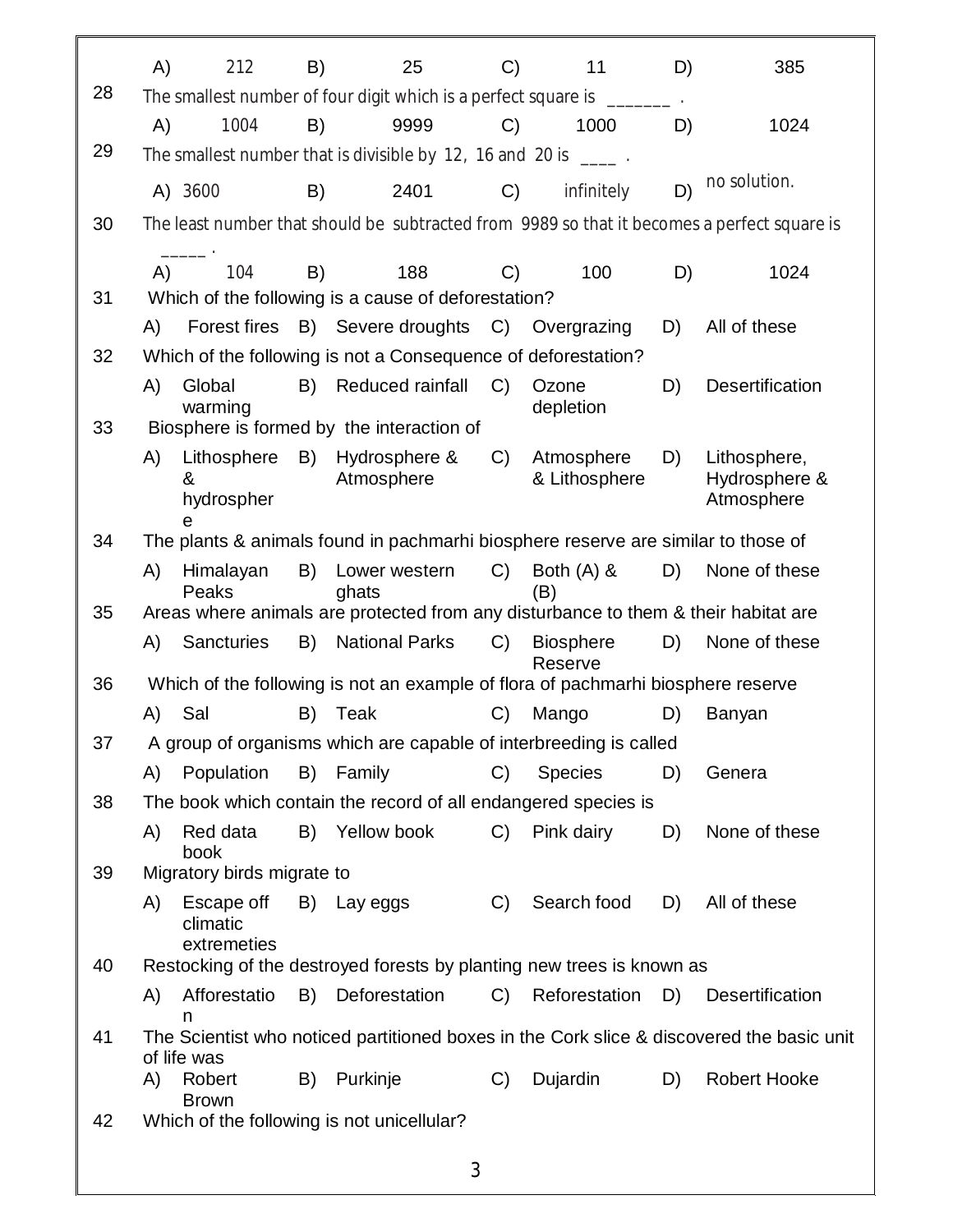|    | A)                                                                                                    | Yeast                        | B) | Chlamyydomona                                                                | $C$ )         | Paramecium            | D) | <b>Bread mould</b> |  |  |
|----|-------------------------------------------------------------------------------------------------------|------------------------------|----|------------------------------------------------------------------------------|---------------|-----------------------|----|--------------------|--|--|
| 43 |                                                                                                       |                              |    | s<br>Example of cell not having fixed shape                                  |               |                       |    |                    |  |  |
|    | A)                                                                                                    | Amoeba                       | B) | Euglena                                                                      | $\mathcal{C}$ | <b>WBC</b>            | D) | Both $(A)$ & $(C)$ |  |  |
| 44 |                                                                                                       |                              |    | The jelly like substance present between nucleus & plasma membrane is called |               |                       |    |                    |  |  |
|    | A)                                                                                                    | Protoplasm                   | B) | Nucleoplasm                                                                  | C)            | Cytoplasm             | D) | Sarcoplasm         |  |  |
| 45 |                                                                                                       |                              |    | The Chromosomes in a nucleus can be seen only when the                       |               |                       |    |                    |  |  |
|    | A)                                                                                                    | Cell divides                 |    | B) Cell not divides                                                          |               | C) Cell is dead       | D) | None of these      |  |  |
| 46 |                                                                                                       |                              |    | Which of the following contain nucleus without a nuclear membrane?           |               |                       |    |                    |  |  |
|    | A)                                                                                                    | Onion cells                  |    | B) Cheek Cells                                                               | $C$ )         | <b>Bacteria</b>       | D) | None of these      |  |  |
| 47 |                                                                                                       |                              |    | The Plastids which contain chlorophyll are called                            |               |                       |    |                    |  |  |
|    | A)                                                                                                    |                              |    | Leucoplasts B) Chromoplast                                                   | C)            | Alneuroplast          | D) | Chloroplast        |  |  |
| 48 |                                                                                                       |                              |    | has a big central vacuole                                                    |               |                       |    |                    |  |  |
|    | A)                                                                                                    | Animal cell                  | B) | Amoeba                                                                       | $\mathcal{C}$ | Plant cell            | D) | Cheek cell         |  |  |
| 49 |                                                                                                       | Cell wall is present in      |    |                                                                              |               |                       |    |                    |  |  |
|    | A)                                                                                                    | Animal cell                  | B) | Plant cell                                                                   | C)            | <b>Bacterial cell</b> | D) | Both $(B)$ & $(C)$ |  |  |
| 50 |                                                                                                       |                              |    | The outermost boundary in animal cell is                                     |               |                       |    |                    |  |  |
|    | A)                                                                                                    | Plasma                       |    | B) Cell wall                                                                 | C)            | <b>Nuclear</b>        | D) | None of these      |  |  |
| 51 | membrane<br>membrane<br>The process by which new life forms are created by the existing life forms is |                              |    |                                                                              |               |                       |    |                    |  |  |
|    | A)                                                                                                    | Excretion                    | B) | Reproduction                                                                 | C)            | Resolution            | D) | Transportation     |  |  |
| 52 | Sexual reproduction is characterized by                                                               |                              |    |                                                                              |               |                       |    |                    |  |  |
|    | A)                                                                                                    | Formation                    | B) | Fusion of                                                                    | C)            | Involvement           | D) | All of these       |  |  |
|    |                                                                                                       | of gametes                   |    | gametes                                                                      |               | of two<br>parents     |    |                    |  |  |
| 53 |                                                                                                       | Different parts of sperm are |    |                                                                              |               |                       |    |                    |  |  |
|    | A)                                                                                                    | Head & tail                  | B) | Tail & middle                                                                | C)            | Head &                | D) | Head, middle       |  |  |
| 54 |                                                                                                       |                              |    | piece<br>In which of the following internal fertilization doesn't occur?     |               | middle piece          |    | piece & tail       |  |  |
|    | A)                                                                                                    | Cows                         | B) | Dogs                                                                         | $\mathcal{C}$ | Frogs                 | D) | Hens               |  |  |
| 55 |                                                                                                       | The full form of IVF is      |    |                                                                              |               |                       |    |                    |  |  |
|    | A)                                                                                                    | Indirect                     | B) | Instant virtual                                                              | C)            | In vitro              | D) | Increased viral    |  |  |
|    |                                                                                                       | virus<br>formation           |    | focus                                                                        |               | Fertilization         |    | fermentation       |  |  |
| 56 |                                                                                                       |                              |    | The Site of implantation of an embryo is                                     |               |                       |    |                    |  |  |
|    | A)                                                                                                    | <b>Uterus</b>                | B) | Fallopian tubes                                                              | $\mathcal{C}$ | Cervix                | D) | Ovaries            |  |  |
| 57 |                                                                                                       |                              |    | How many weeks does an embryo of hen takes to develop into a chick?          |               |                       |    |                    |  |  |
|    | A)                                                                                                    | 8 weeks                      | B) | 6 weeks                                                                      | C)            | 3 weeks               | D) | 4 weeks            |  |  |
| 58 |                                                                                                       |                              |    | In which of the following life stages of a frog a tail is present            |               |                       |    |                    |  |  |
|    | A)                                                                                                    | Adult frog                   | B) | Early tadpole                                                                | C)            | Late tadpole          | D) | Both $(B)$ & $(C)$ |  |  |
|    |                                                                                                       |                              |    |                                                                              |               |                       |    |                    |  |  |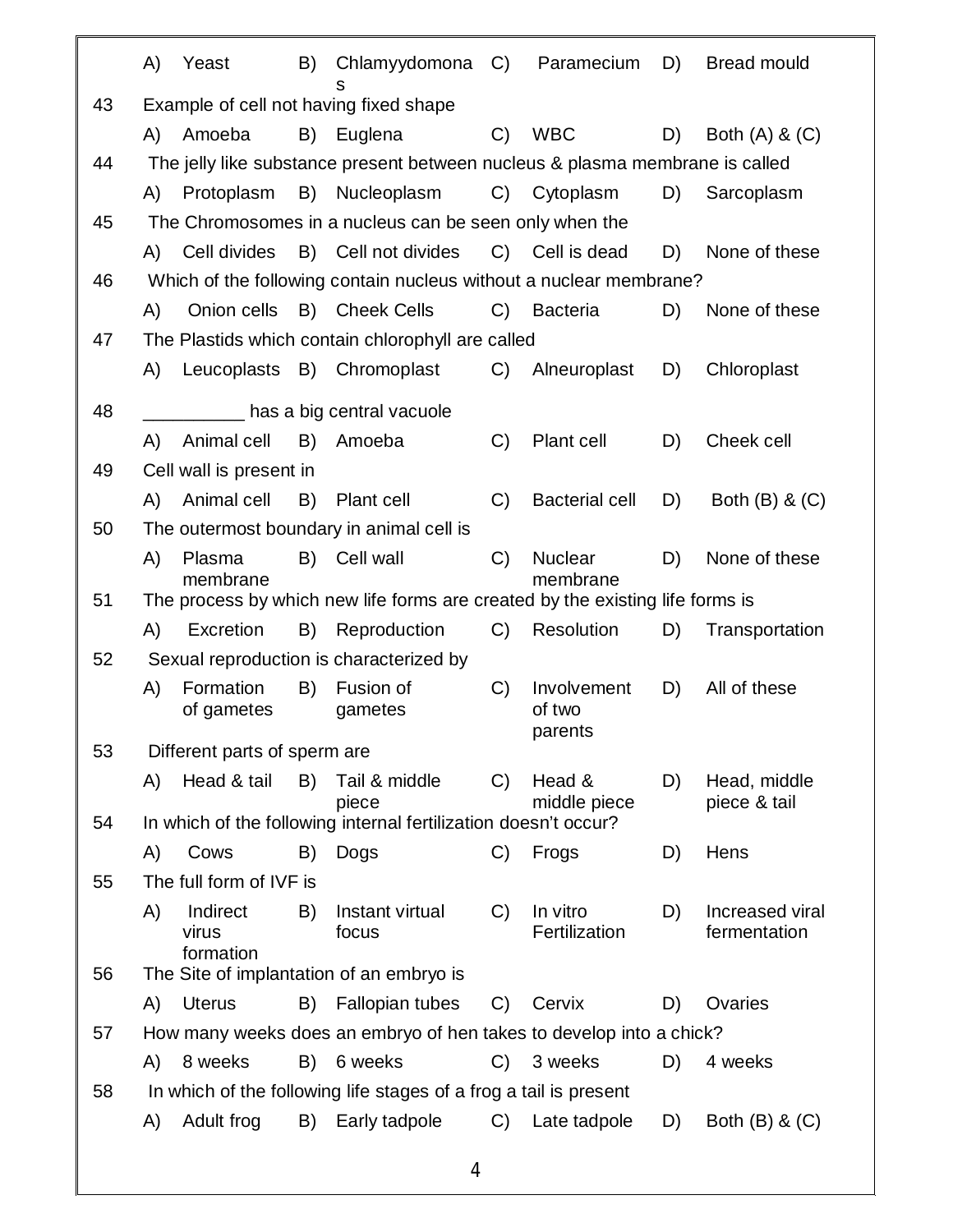| 59 | During binary fission in amoeba |                                                  |    |                                                     |               |                                                         |    |                              |
|----|---------------------------------|--------------------------------------------------|----|-----------------------------------------------------|---------------|---------------------------------------------------------|----|------------------------------|
|    | A)                              | First<br>nucleus<br>divides then<br>cell divides | B) | Cell division is<br>followed by<br>nucleus division | C)            | Cell &<br>nucleus both<br>divides<br>simultaneousl<br>у | D) | None of these                |
| 60 |                                 | Metamorphosis is observed in                     |    |                                                     |               |                                                         |    |                              |
|    | A)                              | Hydra                                            | B) | Frog                                                | C)            | <b>Fishes</b>                                           | D) | Amoeba                       |
| 61 |                                 |                                                  |    | Who started Champaran Movement?                     |               |                                                         |    |                              |
|    | A)                              | J.L.Nehru                                        | B) | Raj Kumar<br>Shukla                                 | C)            | Mahatma<br>Gandhi                                       | D) | Rajendra prasad              |
| 62 |                                 | Munro system was developed by:                   |    |                                                     |               |                                                         |    |                              |
|    | A)                              | Thomas                                           | B) | Caption<br>Alexander Holt<br>Mackenzie              | C)            |                                                         | D) | Charles<br>Cornwallis        |
| 63 |                                 |                                                  |    | Permanent Settlement was introduced by :            |               |                                                         |    |                              |
|    | A)                              | Thomas<br>Munor                                  | B) | <b>Captain Read</b>                                 | $\mathcal{C}$ | <b>Charles</b><br>Cornwallis                            | D) | Captain<br>Alexander         |
| 64 |                                 | The Blue Rebellion took place in :               |    |                                                     |               |                                                         |    |                              |
|    | A)                              | March<br>1859                                    | B) | January1861                                         | C)            | December<br>1859                                        | D) | March 1861                   |
| 65 |                                 | Bengal faced a terrible famine in:               |    |                                                     |               |                                                         |    |                              |
|    | A)                              | 1772                                             | B) | 1773                                                | C)            | 1770                                                    | D) | 1771                         |
| 66 |                                 | The Khonds belonged to                           |    |                                                     |               |                                                         |    |                              |
|    | A)                              | Gujatat                                          | B) | Jharkhand                                           | $\mathcal{C}$ | Odisha                                                  | D) | Punjab                       |
| 67 |                                 |                                                  |    | The Bastar Rebellion in Central India broke out in  |               |                                                         |    |                              |
|    | A)                              | 1900                                             | B) | 1910                                                | $\mathcal{C}$ | 1920                                                    | D) | 1940                         |
| 68 |                                 |                                                  |    | Jhum Cultivation is practiced these days in         |               |                                                         |    |                              |
|    | A)                              | Easten<br>States of<br>india                     | B) | Western states<br>of india                          | $C$ )         | Northan<br>states of india                              | D) | Sourthern states<br>of india |
| 69 |                                 |                                                  |    | Which of the is not a non -ferrous mineral?         |               |                                                         |    |                              |
|    |                                 | A) Silver                                        |    | B) Copper                                           | C)            | Chromite                                                | D) | Gold                         |
| 70 |                                 |                                                  |    | Which mineral is used for age -dating of rocks?     |               |                                                         |    |                              |
|    |                                 | A) Lead                                          | B) | Iron                                                | C)            | Silver                                                  | D) | Tranquillityite              |
| 71 |                                 |                                                  |    | Energy generated from ocean tides is called:        |               |                                                         |    |                              |
|    | A)                              | Tidal<br>energy                                  |    | B) Wind energy                                      | C)            | Geothermal<br>energy                                    | D) | Nucler energy                |
| 72 |                                 |                                                  |    | -------------- is referred to as Buried sunshine:   |               |                                                         |    |                              |
|    |                                 | A) Petroleum                                     |    | B) Coal                                             | C)            | Kerosene                                                | D) | <b>Biogas</b>                |
| 73 |                                 | What is called black gold?                       |    |                                                     |               |                                                         |    |                              |
|    | A)                              | Natural gas B) Coal                              |    |                                                     | C)            | Petroleum<br>and its                                    | D) | Fire wood                    |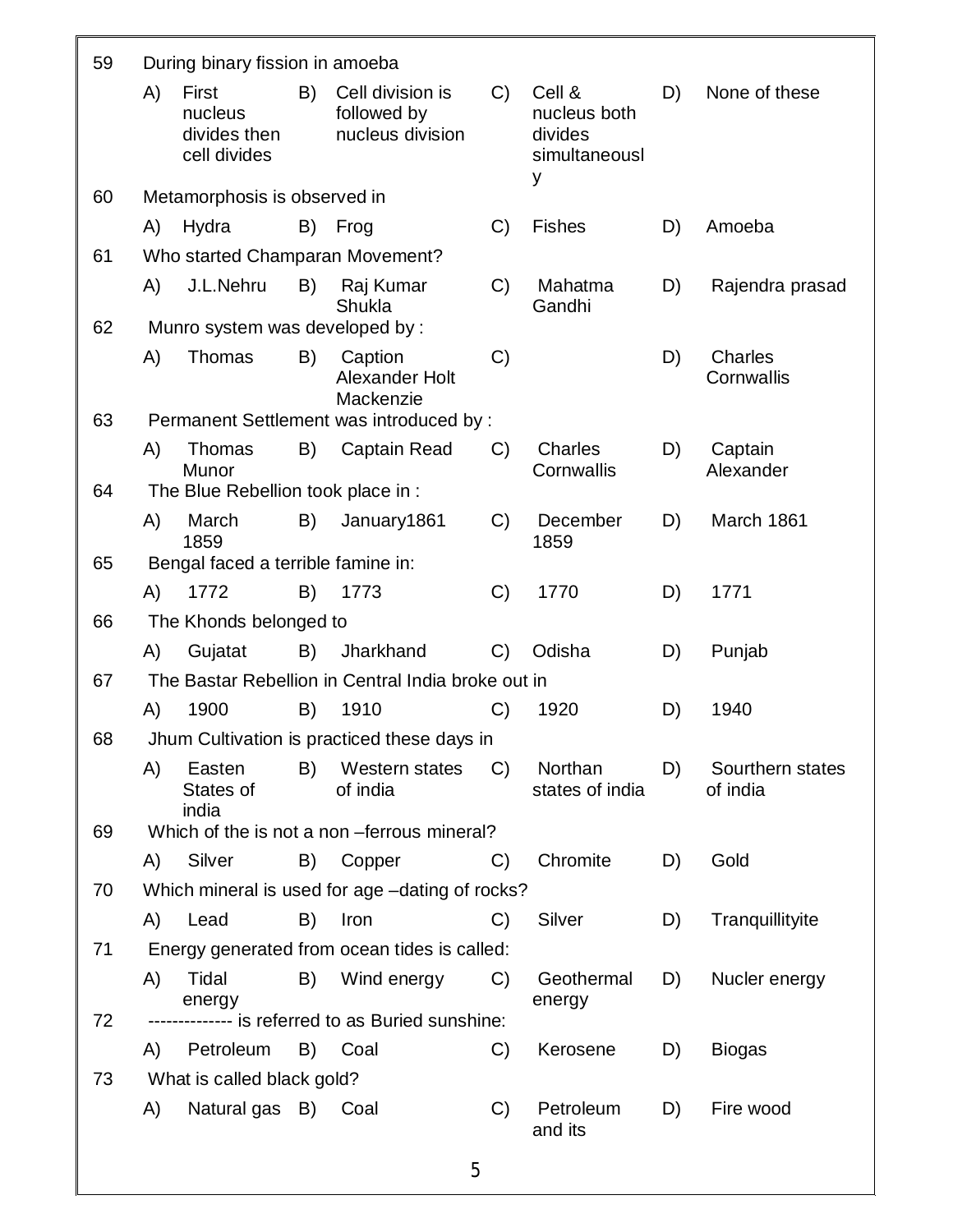|    |                                                                                                                                           |                                      |    |                                                                             |               | derivatives  |    |                |  |
|----|-------------------------------------------------------------------------------------------------------------------------------------------|--------------------------------------|----|-----------------------------------------------------------------------------|---------------|--------------|----|----------------|--|
| 74 |                                                                                                                                           |                                      |    | Name the first country in the word to develop hydroelectricity:             |               |              |    |                |  |
|    | A)                                                                                                                                        | Norway                               | B) | pakistan                                                                    | $C$ )         | india        | D) | Switzerland    |  |
| 75 |                                                                                                                                           |                                      |    | The world, s largest geothermal power plants are in :                       |               |              |    |                |  |
|    | A)                                                                                                                                        | India                                | B) | Antarctica                                                                  |               | C) USA       | D) | Africa         |  |
| 76 |                                                                                                                                           |                                      |    | About ------------ of indias population is s till dependent on agriculture: |               |              |    |                |  |
|    | A)                                                                                                                                        | One thrid                            | B) | Two thrid                                                                   | $C$ )         | One fourth   | D) | Two -fourth    |  |
| 77 |                                                                                                                                           | Slash and burn cultion is a form of  |    |                                                                             |               |              |    |                |  |
| 78 | B)<br>Shifting<br>C<br>Intensive<br>D)<br>A)<br>Organic<br>cultivation<br>farming<br>agriculture<br>Which country grows wheat in winters? |                                      |    |                                                                             |               |              |    |                |  |
|    |                                                                                                                                           | A) Russia                            | B) | India                                                                       | C)            | Argentina    | D) | <b>USA</b>     |  |
|    | In india, c ommercial farming is practiced in :<br>79                                                                                     |                                      |    |                                                                             |               |              |    |                |  |
|    | A)                                                                                                                                        | Punjab                               | B) | Harayana                                                                    | C)            | Dehil        | D) | Both a and b   |  |
| 80 | The supreme law making institutionin india is the ---------                                                                               |                                      |    |                                                                             |               |              |    |                |  |
|    | A)                                                                                                                                        | Lok Sabha                            |    | B) Rajya sabha                                                              | $C$ )         | parliament   | D) | Supreme court  |  |
| 81 | The maximum strength of the Rajya sabha is -------------------                                                                            |                                      |    |                                                                             |               |              |    |                |  |
|    | (A)                                                                                                                                       | 240                                  | B) | 245                                                                         | C)            | 250          | D) | 255            |  |
| 82 | The maximum strength of the Lok sabha is -------------------.                                                                             |                                      |    |                                                                             |               |              |    |                |  |
|    |                                                                                                                                           | A) 500                               | B) | 552                                                                         | $C$ )         | 545          | D) | 550            |  |
| 83 | Rajya Sabha is chaired by the ------------------                                                                                          |                                      |    |                                                                             |               |              |    |                |  |
|    | A)                                                                                                                                        | Prime                                | B) | Speaker                                                                     | C)            | President    | D) | Vice-president |  |
|    |                                                                                                                                           | minister                             |    |                                                                             |               |              |    |                |  |
| 84 |                                                                                                                                           |                                      |    | Lok Sabha is presided over by the -----------------.                        |               |              |    |                |  |
|    |                                                                                                                                           | <b>Minister</b>                      |    | A) Prime B) Speaker C) president D) Vice president                          |               |              |    |                |  |
| 85 |                                                                                                                                           |                                      |    | What is the usual termof the lok sabha?                                     |               |              |    |                |  |
|    | A)                                                                                                                                        | 3years                               | B) | 4years                                                                      | C)            | 5years       | D) | 1years         |  |
| 86 |                                                                                                                                           |                                      |    | How many members are nominated by the president to the Rajya sabhaya?       |               |              |    |                |  |
|    | A)                                                                                                                                        | 233                                  | B) | 12                                                                          | $\mathcal{C}$ | 22           | D) | 245            |  |
| 87 |                                                                                                                                           |                                      |    | Some Seats are reserved in parliament for --------------.                   |               |              |    |                |  |
|    | (A)                                                                                                                                       | <b>SC</b>                            | B) | st                                                                          | C)            | Women        | D) | All these      |  |
| 88 |                                                                                                                                           |                                      |    | The Hindu Succession ACT was passed in ------------.                        |               |              |    |                |  |
|    | (A)                                                                                                                                       | 2005                                 | B) | 2006                                                                        | C             | 2008         | D) | 2010           |  |
| 89 |                                                                                                                                           |                                      |    | The example of British arbitrariness were-----------------                  |               |              |    |                |  |
|    | A)                                                                                                                                        | <b>The</b><br>Sedition<br>Actof 1870 | B) | The Rowlatt<br><b>ACT OF 1919</b>                                           | $C$ )         | Both aand b  | D) | None of these  |  |
| 90 |                                                                                                                                           |                                      |    | The Jallianwala Bagh massacre was held in -----------------.                |               |              |    |                |  |
|    | A)                                                                                                                                        | Jalandhar                            | B) | Lundhiana                                                                   |               | C) Amristsar | D) | <b>GOA</b>     |  |
|    |                                                                                                                                           |                                      |    |                                                                             | 6             |              |    |                |  |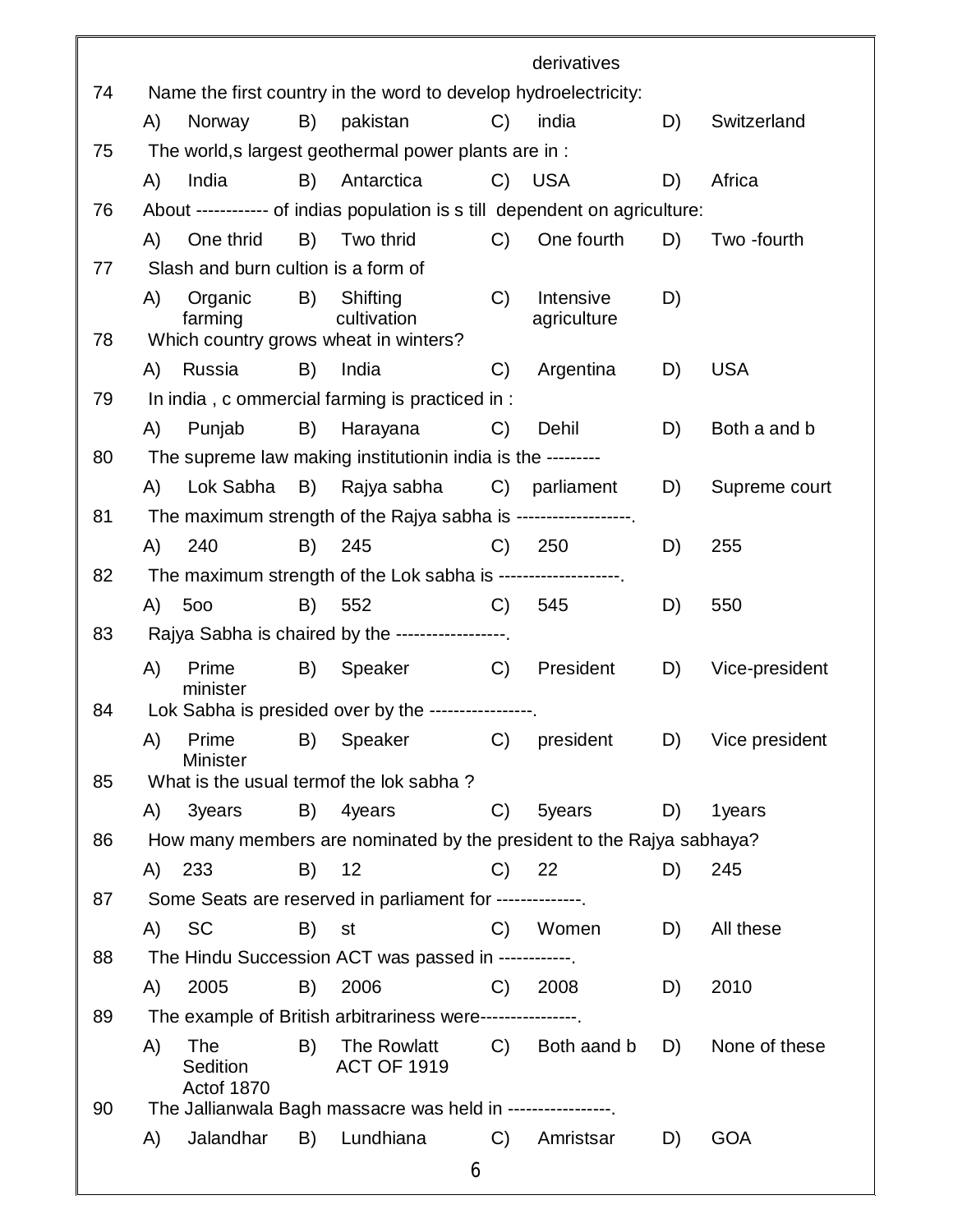| 91  | She showed ________________ concern for her step daughter.                                |                                                    |                                                          |  |  |  |  |  |  |
|-----|-------------------------------------------------------------------------------------------|----------------------------------------------------|----------------------------------------------------------|--|--|--|--|--|--|
|     | A) A little B) little                                                                     | C) few                                             | D)<br>some                                               |  |  |  |  |  |  |
| 92  | _____higher you go ____________colder it is.                                              |                                                    |                                                          |  |  |  |  |  |  |
|     | A) $a,$ the B) the, the C) $a,$ an                                                        |                                                    | D)<br>the, a                                             |  |  |  |  |  |  |
| 93  | ________ our king live long !                                                             |                                                    |                                                          |  |  |  |  |  |  |
|     | must C)<br>A) may B)                                                                      | should                                             | D)<br>can                                                |  |  |  |  |  |  |
| 94  | When Jayant finishes weeding the garden, he __________ the grass in the front yard.       |                                                    |                                                          |  |  |  |  |  |  |
|     | B) cuts<br>A)<br>cut                                                                      | C) has cut D) will cut                             |                                                          |  |  |  |  |  |  |
| 95  |                                                                                           |                                                    |                                                          |  |  |  |  |  |  |
|     | B) with<br>A) by                                                                          | C) from                                            | D) for                                                   |  |  |  |  |  |  |
| 96  | There was not enough paper in the printer, 2                                              |                                                    |                                                          |  |  |  |  |  |  |
|     | A) are there B) is there C) was there D) were there                                       |                                                    |                                                          |  |  |  |  |  |  |
| 97  | He is the famous architect ______________ designs won an international award last year.   |                                                    |                                                          |  |  |  |  |  |  |
|     | A) that B) which C) whose                                                                 |                                                    | D) who                                                   |  |  |  |  |  |  |
| 98  | The conditions necessary ______________ this project have not been met.                   |                                                    |                                                          |  |  |  |  |  |  |
|     | (A)<br>$\circ$ of                                                                         |                                                    | B) for the complete C) of complete D) for the completion |  |  |  |  |  |  |
| 99  | completion<br>0f<br>Οf<br>One difficulty _______________ at night is limited vision.      |                                                    |                                                          |  |  |  |  |  |  |
|     | A) with driving B) driven C) to drive D) will drive                                       |                                                    |                                                          |  |  |  |  |  |  |
| 100 | The weather in the North is not _______________________ it is down South.                 |                                                    |                                                          |  |  |  |  |  |  |
|     | like humid B) as humid as C) humid as D) so humid that<br>A)                              |                                                    |                                                          |  |  |  |  |  |  |
|     | as                                                                                        |                                                    |                                                          |  |  |  |  |  |  |
| 101 | dfo us Hkxoku~ ds Mkfd, fdllga dgk gN                                                     |                                                    |                                                          |  |  |  |  |  |  |
|     | Mkd?kj ds B) i{kh ∨k§ ckny C) /kjrh ∨k§ D) i{kh ∨k§ Ik'kq dks<br>A)                       |                                                    |                                                          |  |  |  |  |  |  |
|     | Mkfd, dks dks dks cknydks<br>102 , d nsk dh /kjrh nuljsnsk dks D; k Hkstrh g $\mathcal N$ |                                                    |                                                          |  |  |  |  |  |  |
|     | A) prkouh<br>B) loxák                                                                     | C) lykg                                            | i <i>l</i> Uurk<br>D)                                    |  |  |  |  |  |  |
| 103 | "Hkxoku- ds Mkfd, * dfork ds dfo q&                                                       |                                                    |                                                          |  |  |  |  |  |  |
|     | B) froexy fl g<br>A)<br>I w Idkar                                                         | dkerkukFk<br>C)                                    | jke/kkjh falog<br>D)                                     |  |  |  |  |  |  |
|     | $f = i$ kBh<br>I pu                                                                       |                                                    | fnudj                                                    |  |  |  |  |  |  |
| 104 | fujkyk<br>d nsk dk Hkki nuljsnsk en D; k cudj fxjrk g N,                                  |                                                    |                                                          |  |  |  |  |  |  |
|     | i kuhz<br>$B)$ $CQ_H$<br>A)                                                               | $C)$ Inst                                          | D)<br>ok; q                                              |  |  |  |  |  |  |
| 105 | nks 'kCnka ds feyus I s curk g&                                                           |                                                    |                                                          |  |  |  |  |  |  |
|     | l ekl<br>B) $mi \mid x$<br>A)                                                             | $C)$ i $R$ ; ;                                     | $mDr$ eals dkbl<br>D)                                    |  |  |  |  |  |  |
|     |                                                                                           |                                                    | ugha                                                     |  |  |  |  |  |  |
| 106 | tkfrokpd likk dk mnkgj.k g&                                                               |                                                    |                                                          |  |  |  |  |  |  |
|     | A) Hkkj ro"kl<br>$B)$ ; $k=h$                                                             | $C)$ $\in$ $\lfloor k \rfloor$ $\lfloor k \rfloor$ | Mdfh<br>D)                                               |  |  |  |  |  |  |
| 107 | be kunkj hdks folldklk; k, le>k tkus yxk g $\mathcal N$<br>B) ifjJed<br>cfi) ekuh<br>A)   | $C)$ en $k$ rk dk                                  | I Hkh dk<br>D)                                           |  |  |  |  |  |  |
|     | dk                                                                                        |                                                    |                                                          |  |  |  |  |  |  |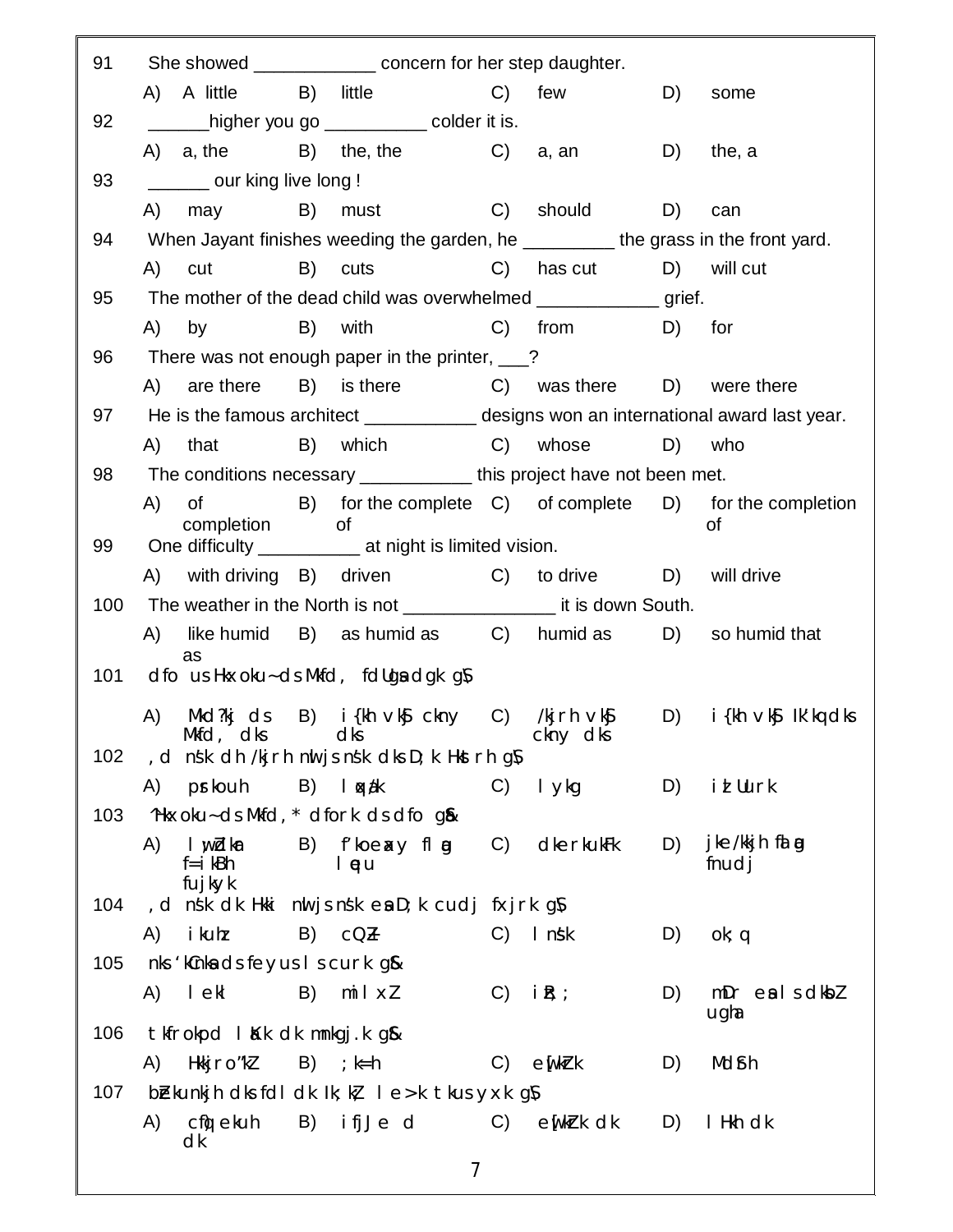|     | 108 fl akerk Vh I H; rk ds I cak en dkul h ckr I gh ugha g N            |                |                         |    |                         |
|-----|-------------------------------------------------------------------------|----------------|-------------------------|----|-------------------------|
|     | (A)<br>og B) ukxj I H; rk Fkh C) xkeh.k<br>$/$ ke $f$ uj i $f$ k<br>Fkh |                | I H; rk Fkh             |    | $D)$ vfodfl $r$ Fkh     |
|     | 109 dk\$VY; dk nut jk uke Fkk&                                          |                |                         |    |                         |
|     | A) un<br>B)<br>$p$ Un $\mathsf{x}$ (r C) $p$ k.kD; D)                   |                |                         |    | bues I s dkbl ugha      |
|     | 110 ekuo eu dsikjiHkd mnxkkj feyrsg&                                    |                |                         |    |                         |
|     | A) igik.kkaea B) _Xonea C) mifu″knkaea                                  |                |                         |    | $D)$ egkHkkj $r$ exp    |
|     | 111 ^ekr* 'kCn dh r`rh; k foHkfDr dk, dopu g&                           |                |                         |    |                         |
|     | A) ek=k B) ekrk                                                         | $\mathsf{C}$ ) | ekr                     | D) | ekr%                    |
|     | 112 ^Lol * 'kCn dh I Ireh foHkfDr dk cgppu g&                           |                |                         |    |                         |
|     | A) Lol() B) Lol <sup>™k</sup> q C) Lolfj                                |                |                         | D) | LoLkk%                  |
|     | 113 ykef kdk kCn dk vFkl g&                                             |                |                         |    |                         |
|     | A) fcYyh<br>$\overline{B}$ (B)<br><b>ykeMh</b>                          |                | $C)$ 'kg $uh$           | D) | $f$ pfM $\frac{1}{2}$ k |
|     | 114 n'Up-'kCn foll /kkrq I s cuk gN                                     |                |                         |    |                         |
|     | A) $n/k$<br>n' k<br>B)                                                  | C)             | n/'V                    | D) | reu-                    |
|     | 115 $\vee$ knk; 'kCn en mil xl gl&                                      |                |                         |    |                         |
|     | $A)$ $\vee$ k<br>B)<br>nk                                               |                | $C)$ Y; i -             | D) | bues I s dkbl ugha      |
|     | 116 I Lu Fikkl; 'kCn dk v Fkl gl&                                       |                |                         |    |                         |
|     | B)<br>mBkdj<br>A) Nidj                                                  | $\mathsf{C}$ ) | j [kdj                  | D) | mrkjdj                  |
|     | 117 $\alpha$ Rok 'k $cn$ $\alpha$ i $R$ ; ; $q$ &                       |                |                         |    |                         |
|     | A) d<br>B) DRok                                                         | C)             | Rok                     | D) | $dR$ ok                 |
|     | 118 I kEire- dk I ekukFkhl 'kCn g&                                      |                |                         |    |                         |
|     | A) fudVs B) v/kuk                                                       |                | $C)$ $l$ $\angle$ Fkkl; | D) | ru‰                     |
|     | 119 i mey% dnk xge-vkxPNr-                                              |                |                         |    |                         |
|     | A) i kr%dkys B) j k=kS                                                  |                | $C)$ I k; adkys         | D) | fnus                    |
|     |                                                                         |                |                         |    |                         |
| 120 | $0; k/kL;$ uke fda vkl $hr\Lambda$                                      |                |                         |    |                         |
|     | A) ppy <sup>9</sup> B) cnjh                                             | C)             | x≬e%                    | D) | 0; k?k%                 |

----------------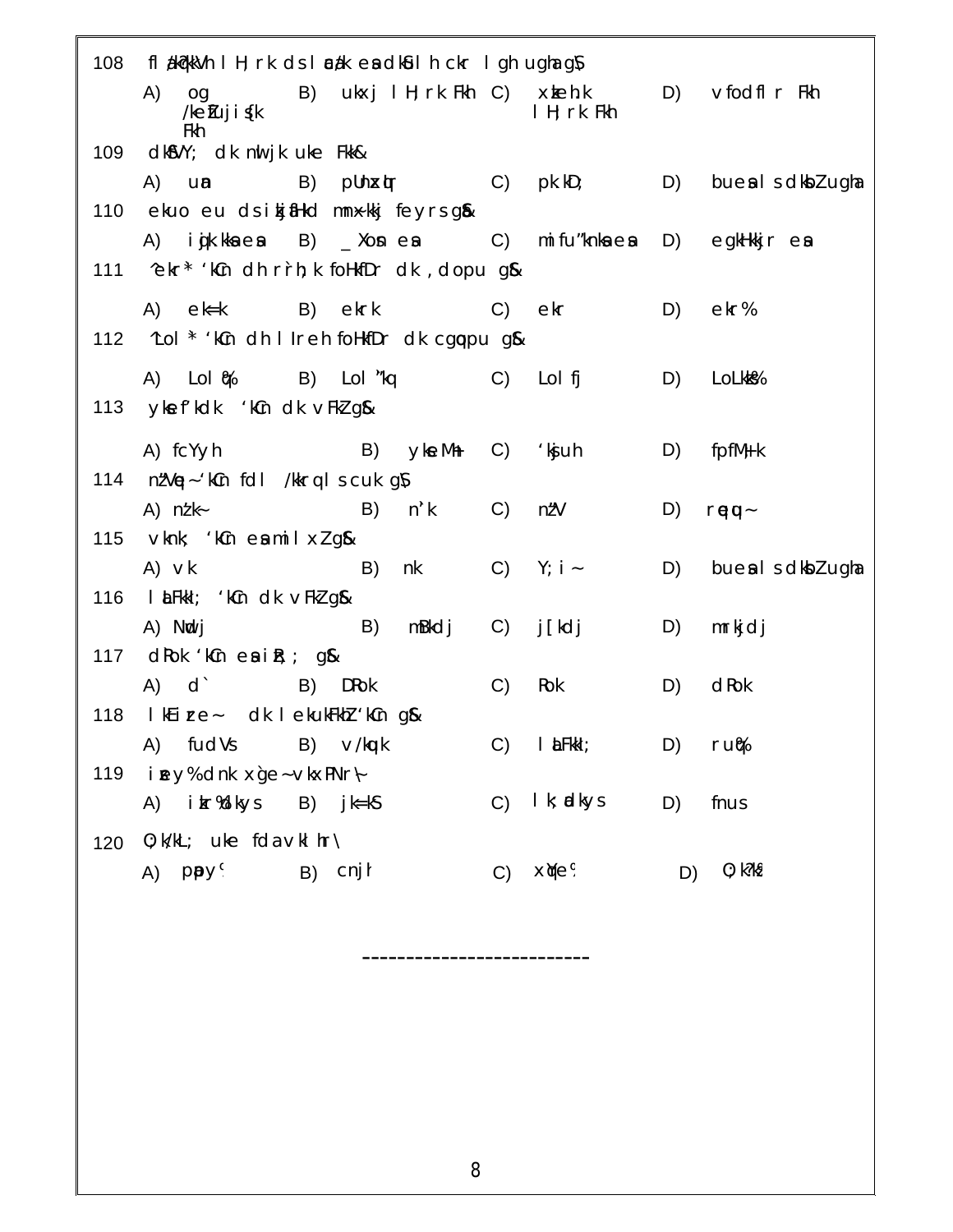## Answer Key

|    | 2           | 3  | 4      | 5           | 6  |             | 8           | 9           | 10 |
|----|-------------|----|--------|-------------|----|-------------|-------------|-------------|----|
| B  | $\sim$<br>◡ | A  | B      | $\sim$<br>◡ | D  | D           | $\sim$<br>◡ | B           | A  |
| 11 | 12          | 13 | 14     | 15          | 16 | 17          | 18          | 19          | 20 |
| B  | $\sim$<br>◡ | D  | A      | D           | C  | D           | B           | $\cap$<br>◡ | A  |
| 21 | 22          | 23 | 24     | 25          | 26 | 27          | 28          | 29          | 30 |
| B  | A           | B  | B      | A           | B  | $\sim$<br>◡ | D           | A           | B  |
| 31 | 32          | 33 | 34     | 35          | 36 | 37          | 38          | 39          | 40 |
| D  | $\cap$<br>◡ | D  | C      | A           | D  | $\sim$<br>◡ | A           | D           | C  |
| 41 | 42          | 43 | 44     | 45          | 46 | 47          | 48          | 49          | 50 |
| D  | D           | D  | С      | A           | C  | D           | $\sim$<br>◡ | D           | B  |
| 51 | 52          | 53 | 54     | 55          | 56 | 57          | 58          | 59          | 60 |
| B  | D           | D  | ◠<br>U | ◠<br>◡      | A  | $\sim$<br>◡ | D           | A           | B  |